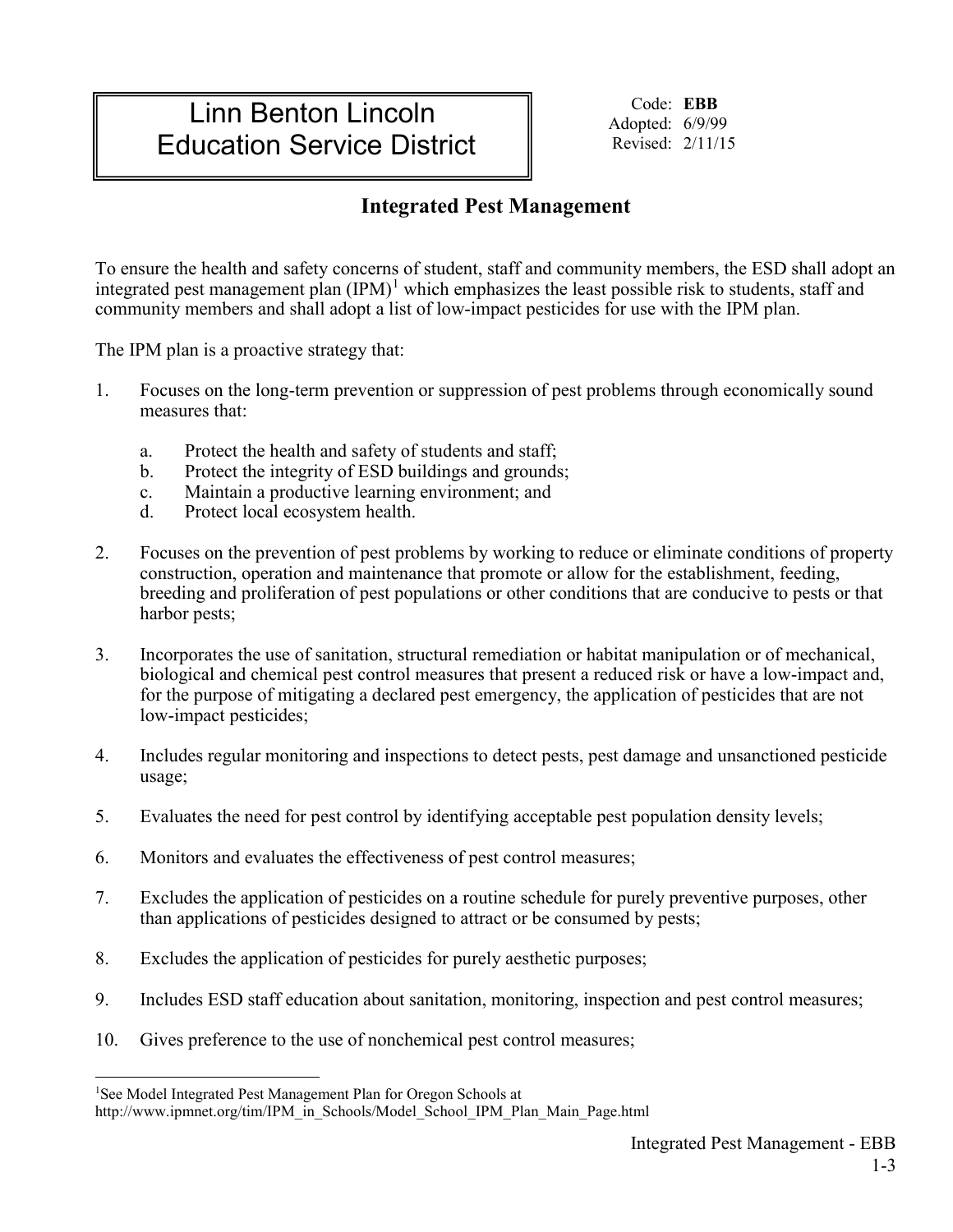- 11. Allows the use of low-impact pesticides if nonchemical pest control measures are ineffective; and
- 12. Allows the application of a pesticide that is not a low-impact pesticide only to mitigate a declared pest emergency or if the application is by, or at the direction or order of, a public health official.

The ESD shall designate the Facilities Administration as the Integrated Pest Management Plan Coordinator[s] give them the authority for overall implementation and evaluation of the IPM plan.

### **Integrated Pest Management Plan Coordinator**

The IPM Plan Coordinator[s] shall:

- 13. Attend not less than six hours of IPM training each year. The training shall include at least a general review of integrated pest management principles and the requirements of IPM as required by Oregon statute;
- 14. Ensure appropriate prior notices are given and posted warnings have been placed when pesticide applications are scheduled;
- 15. Oversee pest prevention efforts;
- 16. Ensure identification and evaluation of pest situation;
- 17. Determine the means of appropriately managing pest damage that will cause the least possible hazard to people, property and the environment;
- 18. Ensure the proper use and application of pesticide applications when non-pesticide controls have been unsuccessful;
- 19. Evaluate pest management results; and
- 20. Keep for at least four years following the application date, records of applied pesticides that include:
	- a. A copy of the label;
	- b. A copy of the Safety Data Sheet (SDS);
	- c. The brand name and  $\text{USEPA}^2$  $\text{USEPA}^2$  registration number of the product;
	- d. The approximate amount and concentration of pesticide applied;
	- e. The location of where the pesticide was applied;
	- f. The type of application and whether the application was effective;
	- g. The name(s) of the person(s) applying the pesticide;
	- h. The pesticide applicator's license numbers and pesticide trainee or certificate numbers of the person applying the pesticide;
	- i. The dates and times for the placement and removal of warning signs; and
	- j. Copies of all required notices given, including the dates the IPM Coordinator gave the notices.

<span id="page-1-0"></span> $\frac{1}{2}$ <sup>2</sup>U.S. Environmental Protection Agency